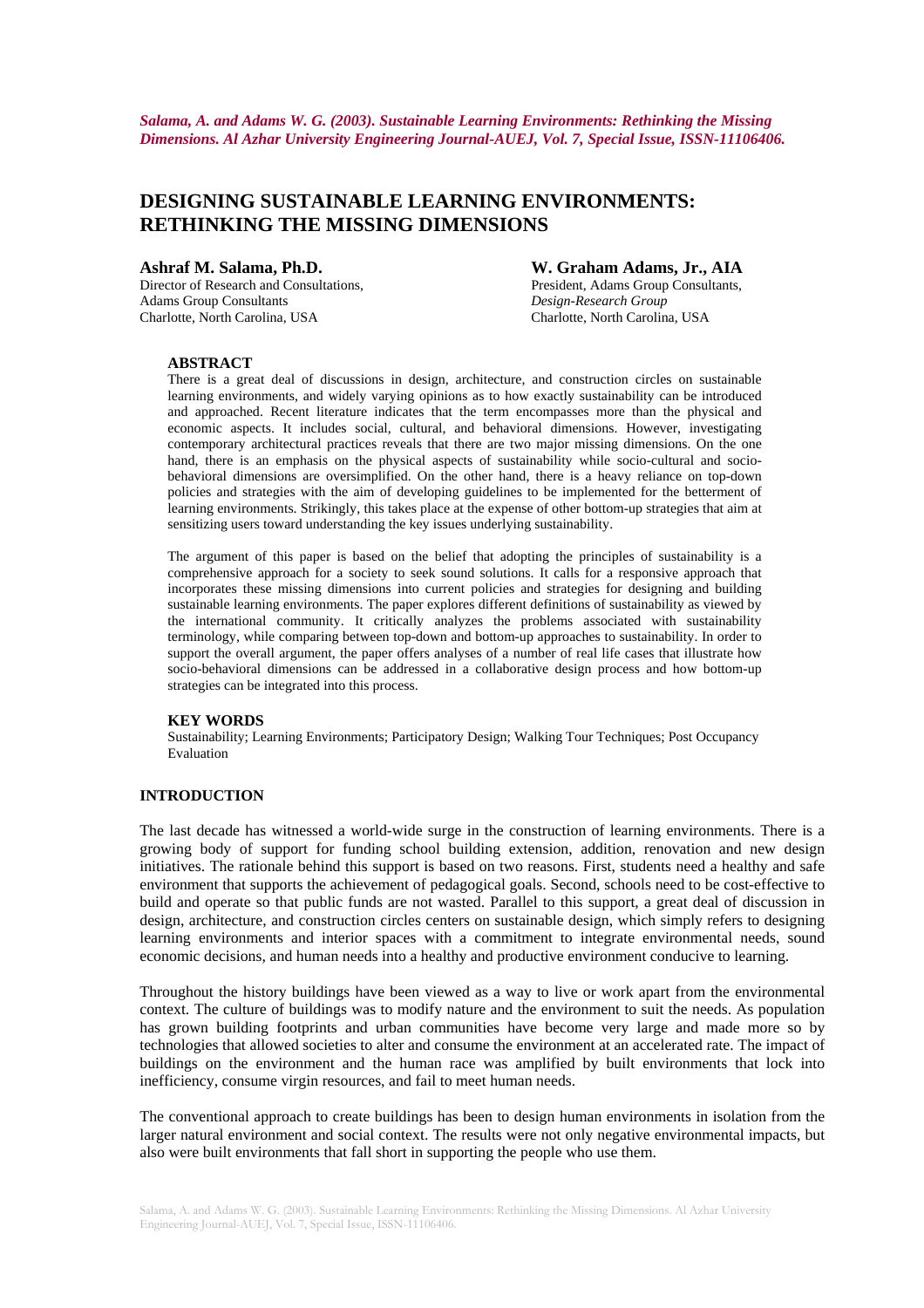There have been widely varying opinions as to how exactly sustainability can be introduced in the design of learning environments. Recent literature (Pirage, 1994; ECE, 1996; PNWPPRC, 1999) indicates that the term encompasses more than the physical and economic aspects. It includes social, cultural and behavioral dimensions. Investigating the contemporary architectural practices however reveals that there are two major missing dimensions. On the one hand, there is an emphasis on the physical aspects that pertain to sustainable learning environments, while socio-cultural and socio-behavioral dimensions are typically oversimplified. On the other hand -- even when these physical aspects are addressed -- a heavy reliance on top-down policies and strategies usually takes place. Despite the good intentions of the guidelines resulted from these policies which aim at the betterment of learning environments they take place at the expense of other bottom-up strategies that aim at sensitizing users toward understanding the key issues underlying sustainability.

The argument of this paper is based on the belief that adopting the principles of sustainability is a comprehensive approach for a society to seek sound solutions. It calls for a responsive approach that incorporates the missing dimensions into current policies and strategies for designing and building sustainable learning environments. Thus, this paper goes beyond the current prescriptive attitude of policy and decision makers and present actual real life experiences.

The paper explores different definitions of sustainability as viewed by the international community. It critically analyzes the problems associated with sustainability terminology, while comparing between topdown and bottom-up approaches to sustainability. In order to support the overall argument a number of real life design experiences are selected to illustrate how socio-behavioral dimensions and pedagogical objectives can be addressed in a collaborative process and how bottom-up strategies can be integrated into this process.

#### **RETHINKING SUSTAINABILITY**

The development programs of international organizations such as UN Center for Human Settlements (UNCHS); UN Environment Program (UNEP); International Union for the Conservation of Nature (IUCN); UN Development Program (UNDP), and many government agencies around the world exemplify the new way of thinking. Through the activities of these organizations ecological consciousness was raised as a reaction to the overall overwhelming global environmental degradation. During the last decade, many conferences, symposia, and colloquia have addressed the environmental issues on the policy-making levels. Law, policy, and decision makers have tailored lengthy regulations in order to maintain a sense of responsibility toward the environment. In this context, architects, designers, and engineers find themselves under the pressure of implementing those regulations. With this fast pace certain aspects emerge and act as obstacles or blocks the full understanding of the subject. These are 1) the professional attitude of recycling terminology; 2) the confusion resulting from disagreements on defining the subject; and 3) the lack of comprehensive understanding of the term. A brief discussion of these three aspects is indispensable.

#### *The Professional Attitude of Recycling Terminology*

Tracing back the trends on issues related to sustainability one can find that architects and planners are in a continuous process of recycling terminology. In the fifties, the trend was "*Good Design*", while in the late sixties and early seventies this term was replaced by "*Energy Conscious Design*." In the seventies, the oil crisis led to an increased concern for energy, but the attitude of being conscious of energy-related issues was not enough. Thus, the term was replaced and became "*Energy Efficient Design*." In the late eighties and nineties, ecological consciousness was raised as a reaction to the overall environmental depletion, and "*Sustainability*" has been introduced as a new term associated with the fields of design, planning, and building. In the years 2001 and 2002, one notices a new term starting to appear on the surface replacing sustainability; that is "*High Performance Buildings*." Those who advocate the term claim that it covers more issues and that it is more inclusive of a wide variety of concerns (Salama, 2002).

Although recycling waste, materials, water are crucial issues in sustainability realms, the authors believe that recycling terminology is a professional attitude that has tremendous negative impact where the public do not understand the language we use and is confused about the terminology we introduce!! With this understanding, sustainability or sustainable design is simply a rephrasing of some of the forgotten values of architecture.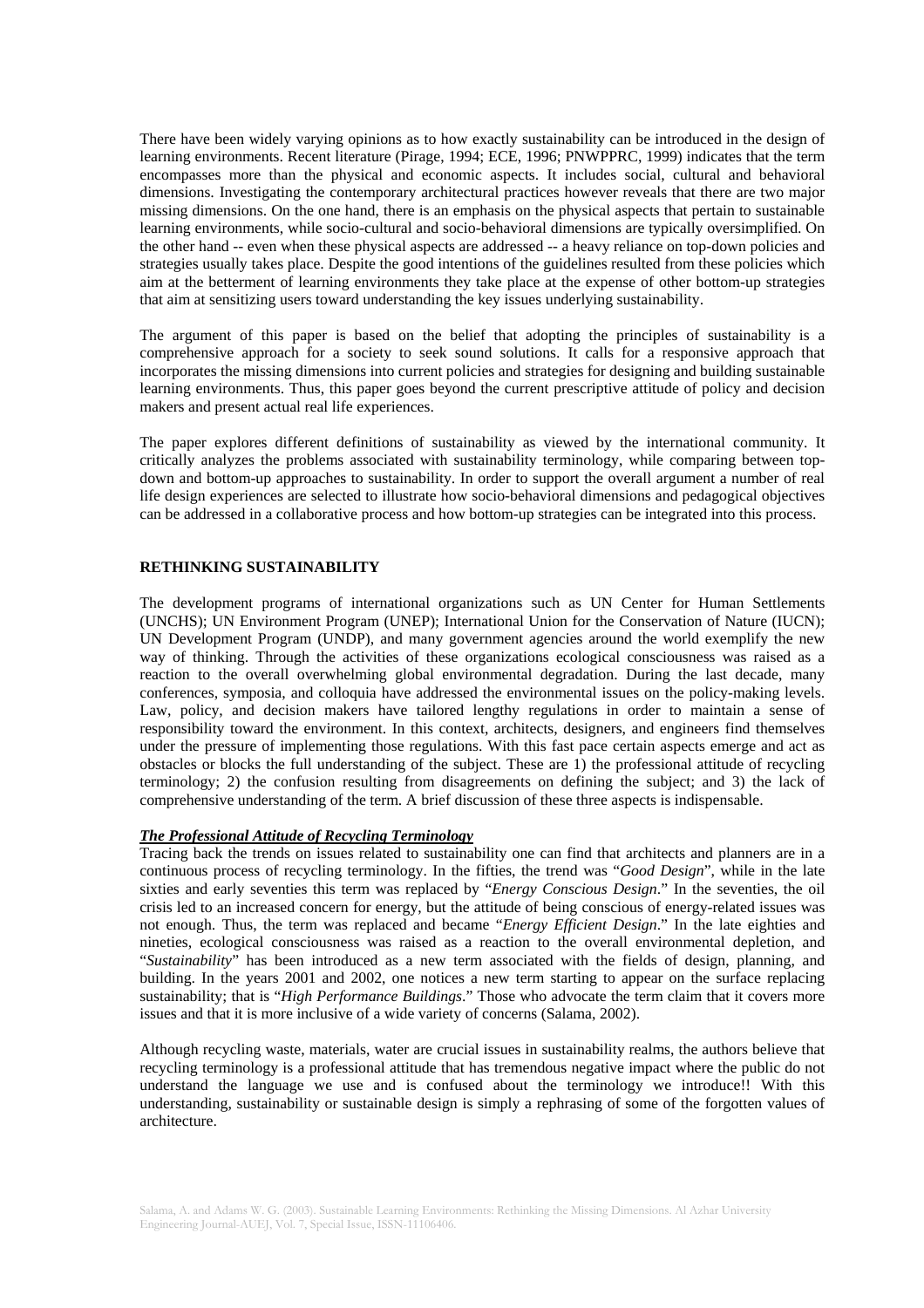### *The Confusion Resulting from Disagreements on Defining the Subject*

Recent literature avows that there are disagreements about the precise meaning of sustainability, since the term is used in many contexts including development, cities, agriculture, economy, technology, environment, architecture, planning, and the building industry. In all of these disciplines sustainability is defined differently, thereby causing more confusion. Also, the term "Sustainable Development" appears to have negative connotation because it is overused and is usually associated with development issues related only to third world countries. Many believe that the word "Development" overemphasizes economic issues and that the term does not necessarily acknowledges the importance of cultural and socio-behavioral issues (Salama 2002).

### *The Lack of Comprehensive Understanding of the Term "Sustainability"*

Reviewing the literature on sustainability one finds two schools of thought. Some definitions place emphasis on environment and economics while others implicitly integrate social and cultural dimensions. On the one hand, the statements made by Lyle (1985 & 1993) and Davies (1994) exemplify the definitions that focus on environmental criteria. Lyle reports, *"The objective of sustainability is to provide intentionally designed and managed ecosystems that represent symbiosis of urban and natural processes."* Davies (1994) places emphasis on the same criteria but argues that *"The aim is to avoid the shortcomings in our culture in terms of the way we presently build and live, and re-introduce building as a process, which is concerned with the impact it has on the people and the environment involved."* On the other hand, the integration of environmental and socio-cultural aspects can be envisaged within the statements adopted by the international bodies. Derived from the principles developed in RIO declaration (1992), sustainability is seen as *"staying within the capacity of the natural environment while improving the quality of life and offering our children opportunities at least as good as those available to us."* The declaration of the world congress of architects (1993) reports, *"we are socially, culturally, and environmentally independent. Sustainability in the context of this interdependence requires partnership, equity, and balance among all parties."*

The demystification of sustainability as a term corroborates that it is not limited to impacts on natural environments, but on people and communities as well. It involves two domains that should not be ignored or simplified, but integrated; these are economic-environmental and socio-cultural.

*Based on the preceding discussion the authors assert that all of this confusion contributes dramatically to how the public values what we do, the reliability of the knowledge we develop, the credibility of the visions we introduce, and the validity of the methods we employ.* 

# **RETHINKING THE APPROACHES TO SUSTAINABILITY**

When investigating the recent literature on sustainability (Rees, 1991; Lyle, 1993; Meek, 1995; ECE, 1996; Rosenbaum, 1999; CEEDS, 2000; SBIC, 2001) one can find that there are two major approaches. The *Top-Down* approach is a term used to refer to initiatives led by the authorities or decision makers. It aims at developing policies, strategies, and standards. However, this approach has been heavily accused of being more evaluative than informative, and that it relies on forcing the professional community to be aware of issue then responds to it.

The *Bottom-Up* approach is a term used to refer to initiatives led by the community and facilitated by professionals. It aims at building public and professional awareness, while providing feedback mechanisms. It is more informative than evaluative and relies heavily on developing a common understanding, a common language, and develops a sense of responsibility toward the environment. The question that can be raised here is "Have the policies, strategies, and guidelines been transformed into real practices?" Simply, the answer is that very few examples exist, and many in the professional community agree on that. Again, the question here is why we do not find as many examples as we find this accumulation of green knowledge, developed in the last few years? The answer lies in the following argument against "Guidelines."

Guidelines are always rough, "not-illustrated", mainly address quantitative aspects, and more importantly, they do not leave enough room, or give enough direction for the creativity of the architect, the planner, or the facility manager. Guidelines are always generic and do not address specific building type and also do not deal with the building occupants. Some scholars believe that they represent the end of the process and by developing guidelines socially and environmentally responsive built environments can be realized. In this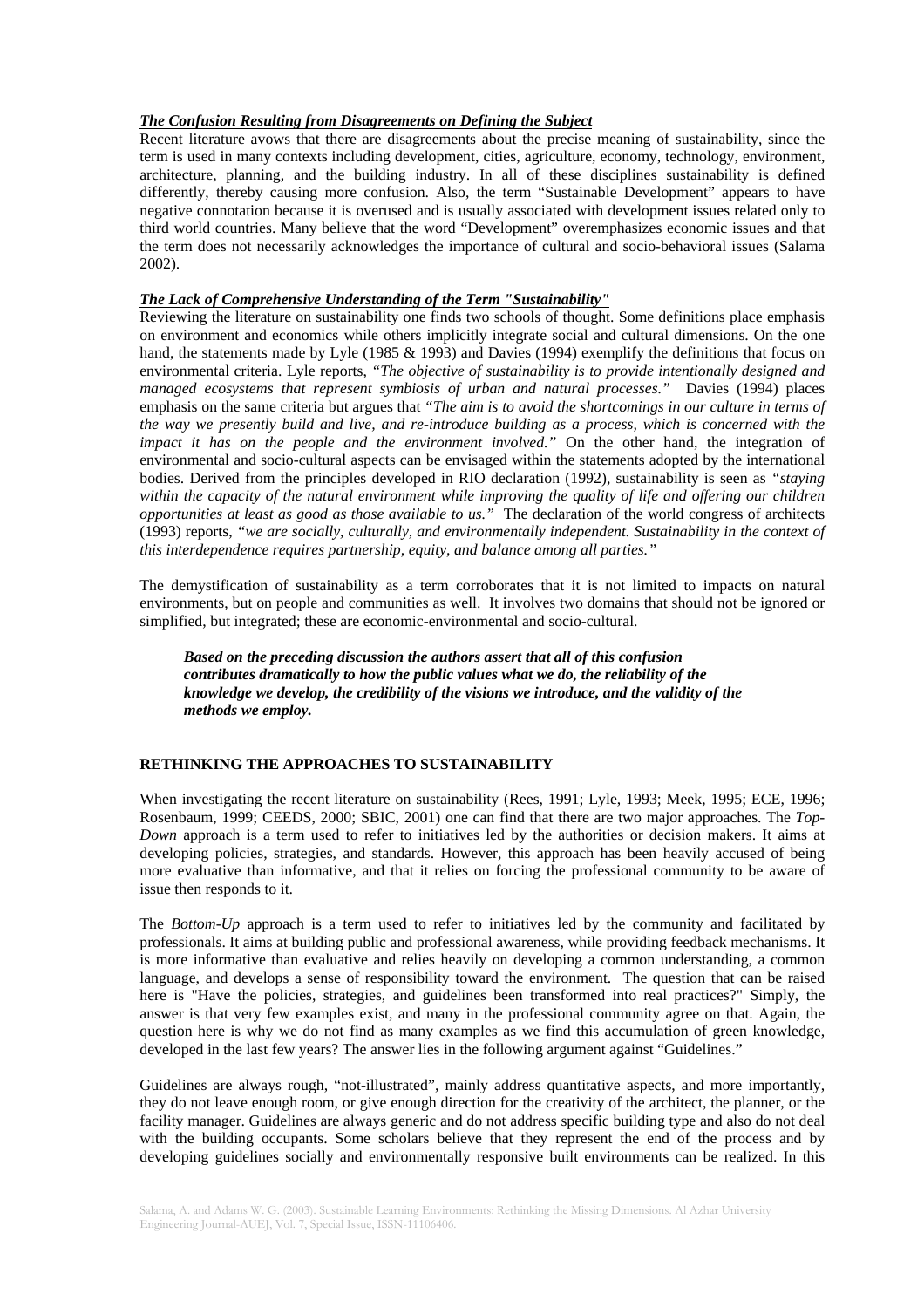respect, the authors assert that no guidelines are ever final; they evolve over time according to the changing circumstances. Therefore, they have to be strategically developed to respond to emerging needs and to the nature of the users. In fact, they do not provide blue prints on how sustainability can be achieved; only an expectation about the good pretty picture of what the future might be (Adams, 2002).

The bottom-up approach has also been criticized in terms of time consumption. Some argue that time invested in training programs, and awareness campaigns, is excessive. Although the results are far reaching the process consumes a lot of time while developing positive attitudes toward the environment, and reconfiguring the culture of sustainable building management and operation.

*The preceding argument suggests while emphasis has been placed on the top-down approach to achieve sustainability the bottom-up approach has been oversimplified or ignored. In this regard, the authors assert that both approaches are needed and none of them can replace the other.* 

#### **THE CRUX OF THE PROBLEM: SUSTAINABILITY AND THE LEARNING ENVIRONMENT**

Based on the preceding arguments on rethinking sustainability and rethinking the approaches to addressing it in architectural design practices, it is crucial to have a closer look at the crux of the argument and define the problems associated with addressing sustainability in creating learning environments. Five school-specific documents discussing sustainability of learning environments were investigated and examined by employing a preliminary content analysis procedure (a list of these documents is included within the references). Despite the honest attempts and efforts of professionals to tame the accelerated growth of learning environments, a set of problems are envisioned below:

# *Emphasis is on the Product at the Expense of the Process*

Current practices are prescriptive and employ the top-down approach, focusing mainly on the development of guidelines. They address what needs to be done and why, but rarely address how. In other words, they address the final product "the learning environment itself" without giving enough attention to the process leading to this product. In this context, guidelines and strategies are dealt with as goals not as means to achieve healthy and productive learning environments. The statement made by Ohrenshall (1999) -- an educator -corresponds to the authors' view "*It is not our goal to be a green building, it is not our goal to be an energy efficient building. Our goal to be an educational facility and the best facility we can be. Green buildings, energy efficient buildings are strategies to reach that goal*" Top down strategies that regard people as part of the process are not part of guideline development. It is crucial to incorporate those strategies that aim at sensitizing the users of the learning environment toward understanding the key issues of sustainability.

### *Pedagogy and the Complexity of Teaching and Learning are not Addressed*

Current guidelines on sustainability of learning environments do not address pedagogical objectives, teaching methods, or the needs of learners in a clear manner. Including design features that promote learning, and that create a welcoming, aesthetically pleasing, cost effective, and environmentally responsible building achieve these. This requires an architectural program that supports teaching/learning processes, and that incorporates management and operation aspects of the learning environment. This is critical to the success of any learning environment. The statement made by Duke (1998) corresponds to the authors' view "*To build or rebuild our schools without rethinking the experiences that take place within them seems unwise as revamping teaching and learning without considering new designs for learning environments. Together, these experiences create opportunities to redesign both schools and schooling*."

#### *Socio-Behavioral Aspects are not Integrated*

Current guidelines on sustainability of learning environments do not integrate the available socio-behavioral understandings that pertain to student different age groups, where many of the critical issues are not introduced at all. The authors believe that the only way to address the needs of children or students is to understand their behavior in relation to the learning environment they occupy. Personal space, privacy, small group behavior, crowding, and density (Brody, 1975; Wiles, 1978; Hayduke, 1984; McAfee, 1987; Burgess, 1989; Black, 1993; Lackney, 1999) are among the socio-behavioral aspects that should be part of guideline development for sustainable learning environments, and more importantly should be fully addressed in the design process of those environments (Sanoff, 1994, 1995, 2001). In this respect, the authors argue that addressing the needs of those who occupy the learning environment and their behavior in the design process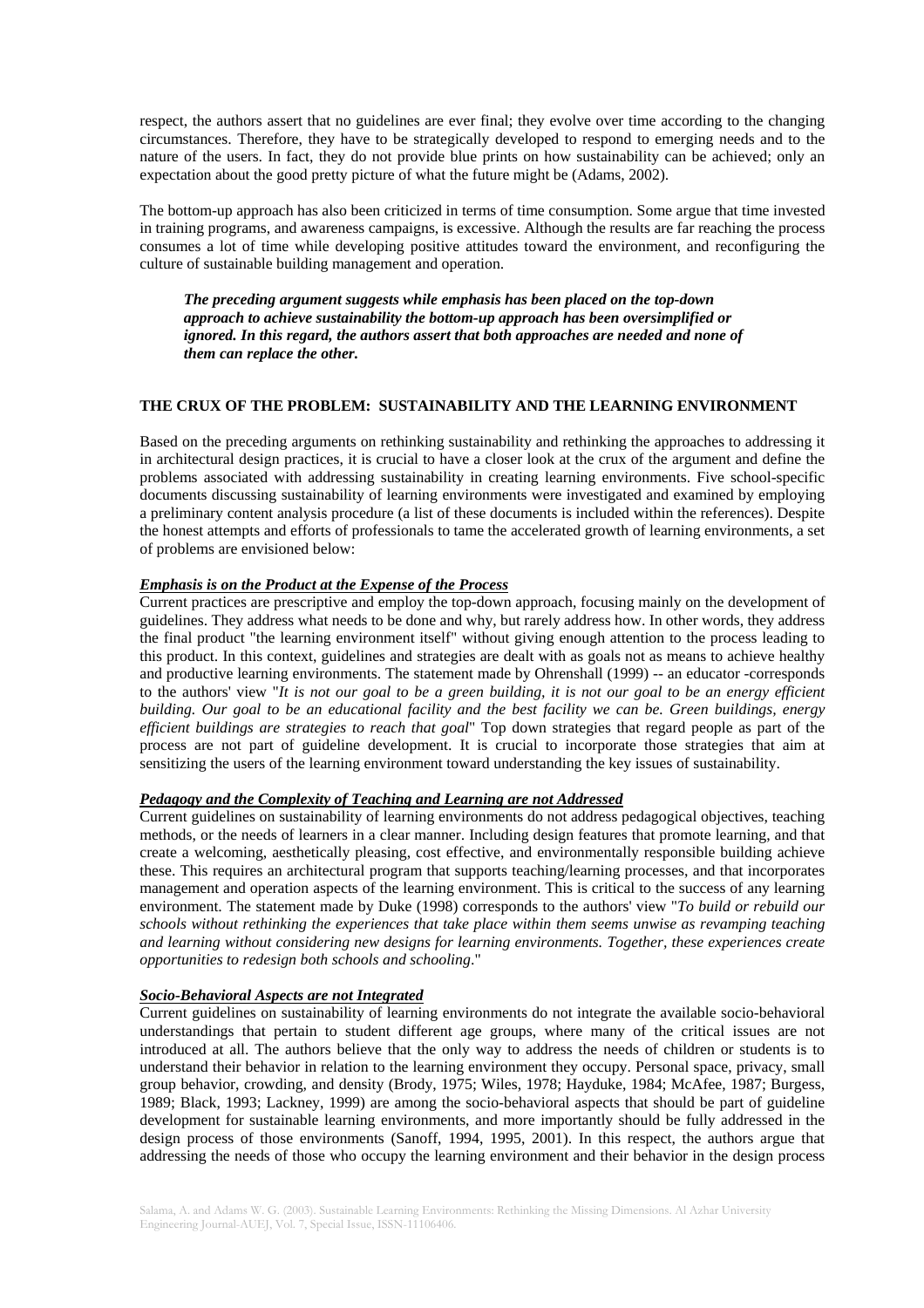is of paramount importance. A recent statement made by Sanoff (2001) corresponds to the authors view "*Building a responsive school requires that those who actually dwell in the space be part of the planning process-be they students, faculty, or community members. Not involving everyone can cripple the outcome for years to come."*

*The preceding three aspects of the problem accentuate the need for an alternative approach that incorporates the critical missing dimensions into a true sustainable learning environment. Doing so requires deeper understanding of pedagogical goals, teaching methods, occupants behavior, and integrating these elements into a collaborative design process that introduce applicable bottom-up strategies.* 

#### **ADDRESSING THE MISSING DIMENSIONS: COLLABORATIVE DECISION MAKING AND BUILDING AWARENESS**

In order to address the missing dimensions two real life design experiences have been defined to illustrate how learning objectives together with socio-behavioral dimensions are integrated in a collaborative design process. Addressing sustainability at the bottom up level is introduced as an educational tool for school teachers to think about their building in environmental terms.

#### *Involving the School Community in Design Decision Making Process*

Involving the school community in design requires a highly intensive collaborative process with multiple layers. The process has a structured framework. However, it is characterized by being flexible to meet the requirements of different design situations. It often begins with interviews and walkthrough evaluation of the existing facility. This establishes the basis for an initial workshop where participants working in small groups write wish poems of their desires, free of any constraints. Special sessions are conducted with children or students based on the school type, these allow them to voice their opinion about their new school. Next, the school board and teachers develop a dialogue about their educational objectives, the variety of teaching methods generated from those objectives, and the types of spaces and places that would be supportive of these activities. A follow-up design workshop and a site walkthrough are conducted to explore options and design concepts, while rediscovering the site and its constraints and realities. In these workshops the basic organization of the site and the school building(s) are discussed with consensus arrived at about the future direction to be pursued.

# *Case 1: Davidson Elementary School*

Located at the urban periphery of the city of Charlotte, Davidson community formed a vision of their new elementary school and with the help of Adams Group to accommodate that vision of an appropriate learning environment that meets the aspirations of the community. It was a positive reaction to a set of pedagogical challenges. This project won *Progressive Architecture Award* since the central design concept was to translate educational objectives into a responsive solution, and that the resultant design achieves environmental and educational objectives. Team teaching, small group interaction areas, and outdoor learning were all determining factors. Displaying the student work was achieved by creating an art spine connecting visual arts and media center to the classroom wings. The result of the participatory process with children and teachers was reflected in an unconventional school building where atria, sky-lights, bright colors, wide hallways are emphasized. One of the most striking aspects in this project is that the building image that children desired was materialized in the final design. Again, one notices the commitment of the design team to evaluate the building after it has been occupied. The outcome of this procedure illustrates how collaborative design processes would achieve educational objectives defined by the clients and users and is shown in Fig. 1. and 2.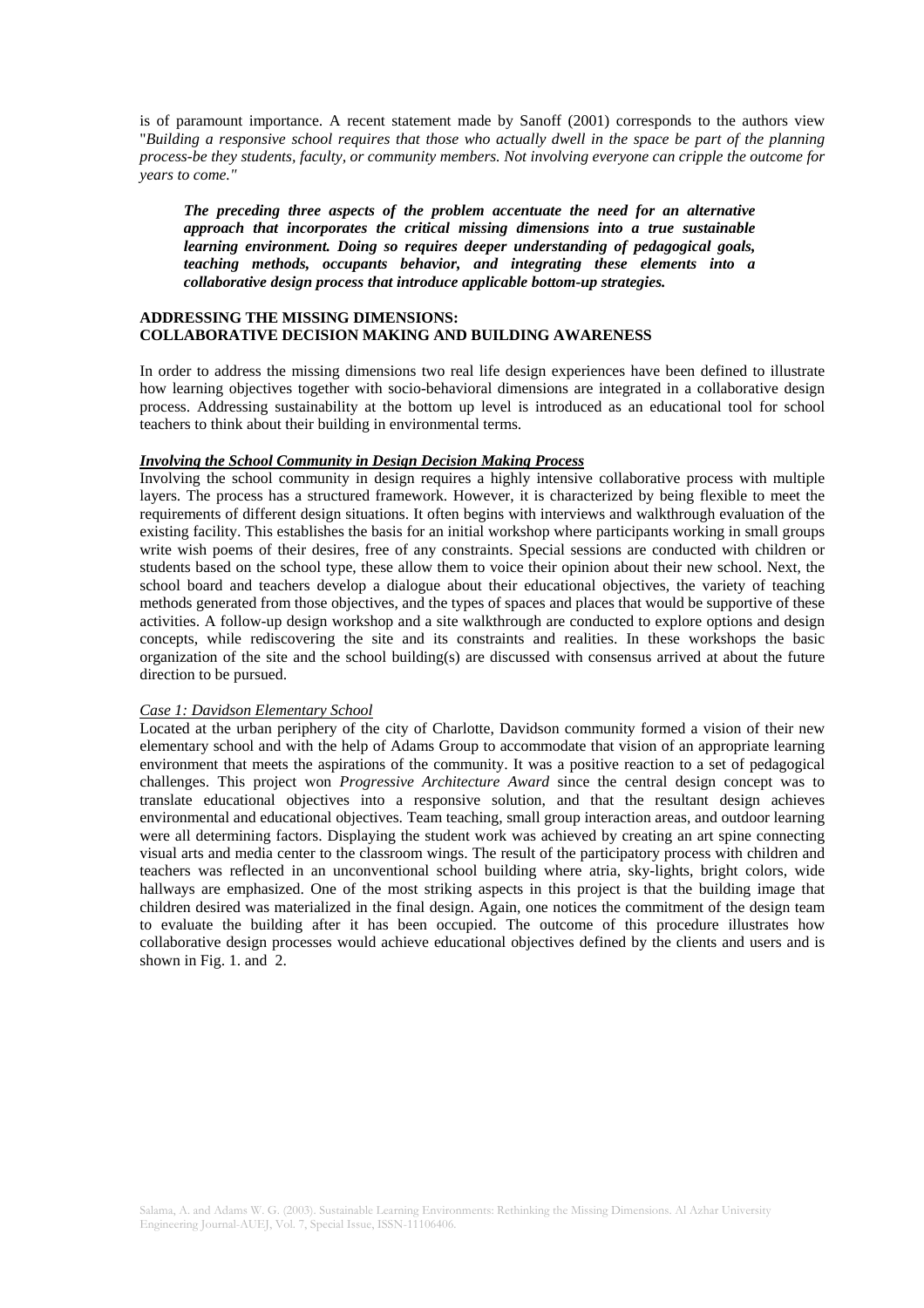

Figure (1) Children drawing expressing their desire of the future of their school



Figure (2) The final image of Davidson Elementary School, a result of intensive collaborative process with school community

# *Case 2: Millis Elementary School*

The increasing student population in the City of Guilford, North Carolina mandated the need for more learning space in Millis Elementary School. Funding was designated to offer new classrooms, resource rooms, relocated offices, upgrading of technology, and reconfiguring and adding more parking spaces. A comprehensive collaborative process has been envisioned where a major component was a post occupancy evaluation procedure for the exiting building, but this time acting as prelude for the development of the architectural program. The design team has developed a solution based on extensive research and teachers and students input in the process. Ideas that pertain to healthy environment, safe outdoor learning, parking and accessibility have been explored and defined in relation to different types of learning settings. The design solution was developed based on L-shaped classroom concept, adopting the premise that direct access to outdoor green areas would positively impact learning. The solution includes a hallway that connects the existing building to the new classrooms and to the student bus loading area. L-Shape classrooms were created as physical settings that allow for flexibility, variety of seating arrangements, provision of team teaching opportunities, and meeting different spatial needs of children. All classrooms faced south since it provides the brightest levels of daylight, and offers direct access to the outdoors, fostering additional learning opportunities. The final project sensitively interacts with the surrounding built and natural context.

The design product and process both express a set of dialogues. While the product resulted from a coherent process involving a silent-hidden dialogue between the built and the natural, the old and the new, the process involves another visible dialogue between all key players in this process. The hierarchical relationships between indoor and outdoor spaces provide a dynamic teaching-learning environment, while the L-shape classrooms enhance multiple teaching methods that emphasize trans-disciplinary learning, and recognize students' different cognitive styles and special needs (Figures 3-8).



Figure (3). Classroom types presented to teachers for discussion and selection



Figure (4). Teachers in a group discussion for selecting the best classroom alternative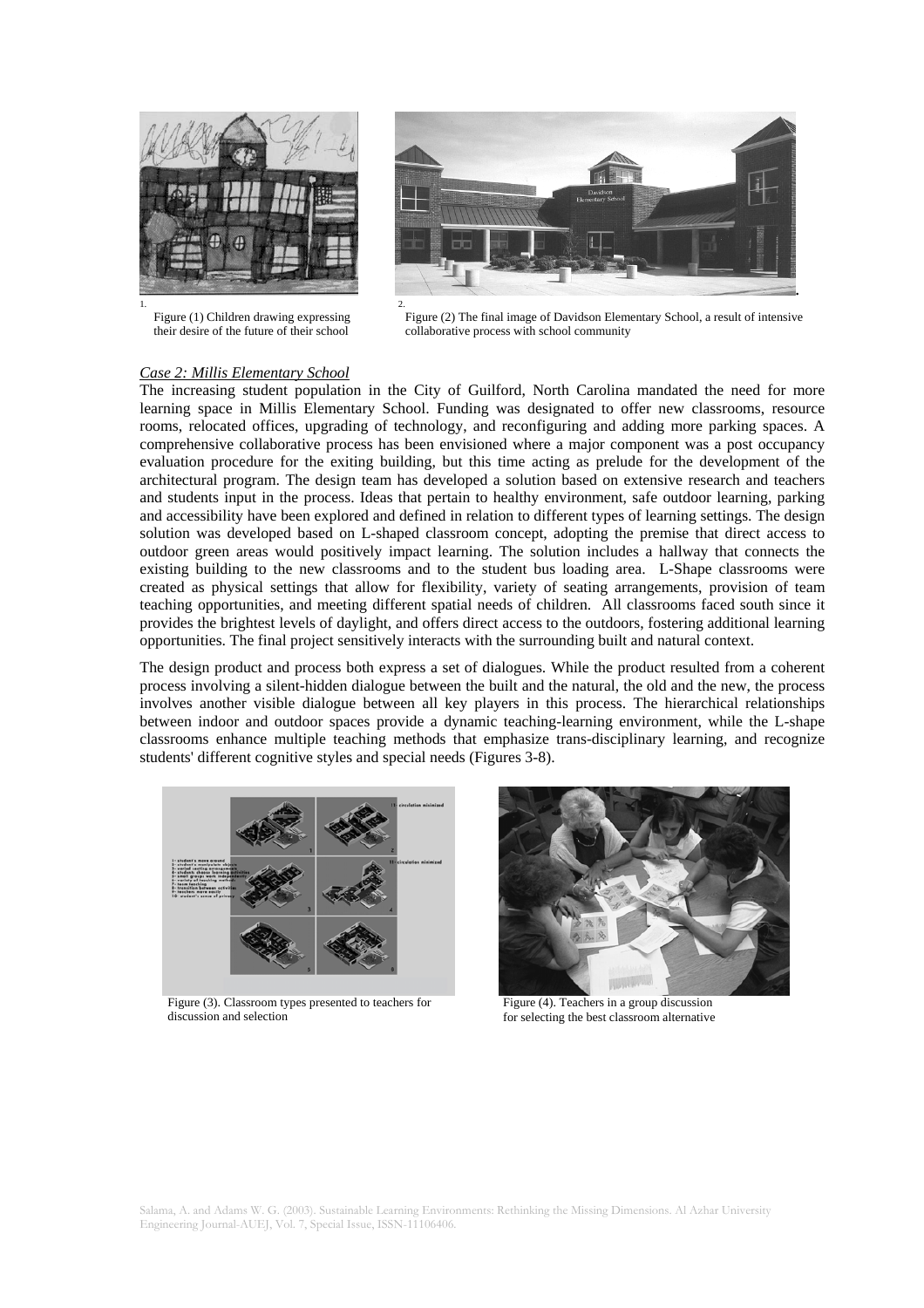

Figure (5) Relationship between outdoor learning and small group interaction areas



Figure (7) L-shape classrooms allowing for multiple teaching opportunities and integration with outdoors



Figure (6) Relationship of the new addition to the existing buildings and the natural context



Figure (8) Integrating the interior learning environment  $\overline{w}$ / the natural context providing more learning opportunities

# **PLADEW: Sustainability Awareness Building Tool for Learning Environment**

In order to address other important bottom-up strategies complementing the involvement of the school community in design decision making, an instrument was devised by the authors as an awareness raising tool where teachers can take a walking tour through their building. It allows them to explore, think, comprehend, develop impressions, and deeper insights into the understanding of their environment from sustainability perspective.

The tool is named PLADEW and encompasses four sets of questions to examine the key issues of sustainable planning and design. Each set of questions pertains to one of the crucial factors: 1) Planning and Zoning, 2) landscaping, 3) Designing, and 4) Energy and Waste. The following procedures outline how the tool can be implemented.

- Conducting a self-guided tour, starting by the site and the surrounding context then interior spaces (teachers may inquire about some technical aspects and get feedback from personnel in charge of the utility system and maintenance)
- Numerical scores from 1 to 5 are assigned to each question underlying the factors  $(1 = \text{highly appropriate})$ , 7= very inappropriate)
- Responding to each question underlying each factor
- Analyzing the numerical ratings by computation of average scores for each factor, then computation for the overall scores of the building
- Developing concluding comments based on the overall appraisal, while highlighting positive and negative aspects

Validating PLADEW required testing it. Concomitantly, the tool was examined by delivering the tool to a sample of 40 teachers at the Carmel Christian School in Mathews, North Carolina. Teachers were asked to take a walking tour and assess their school building according to the questions underlying the four factors. It should be noted that for the specific purpose of this research the objective was clearly to test the tool not to reach a conclusion about the existing status of Carmel School.

Teachers were also asked to provide their feedback concerning any ambiguity of the questions or the terminology used, and also to add any questions they feel they are critical to be addressed. 15 teachers responded and few of them noted that they had difficulty understanding some of the terms. As a result a glossary of definitions was added to the tool and included definitions of terms such as buffer zone, site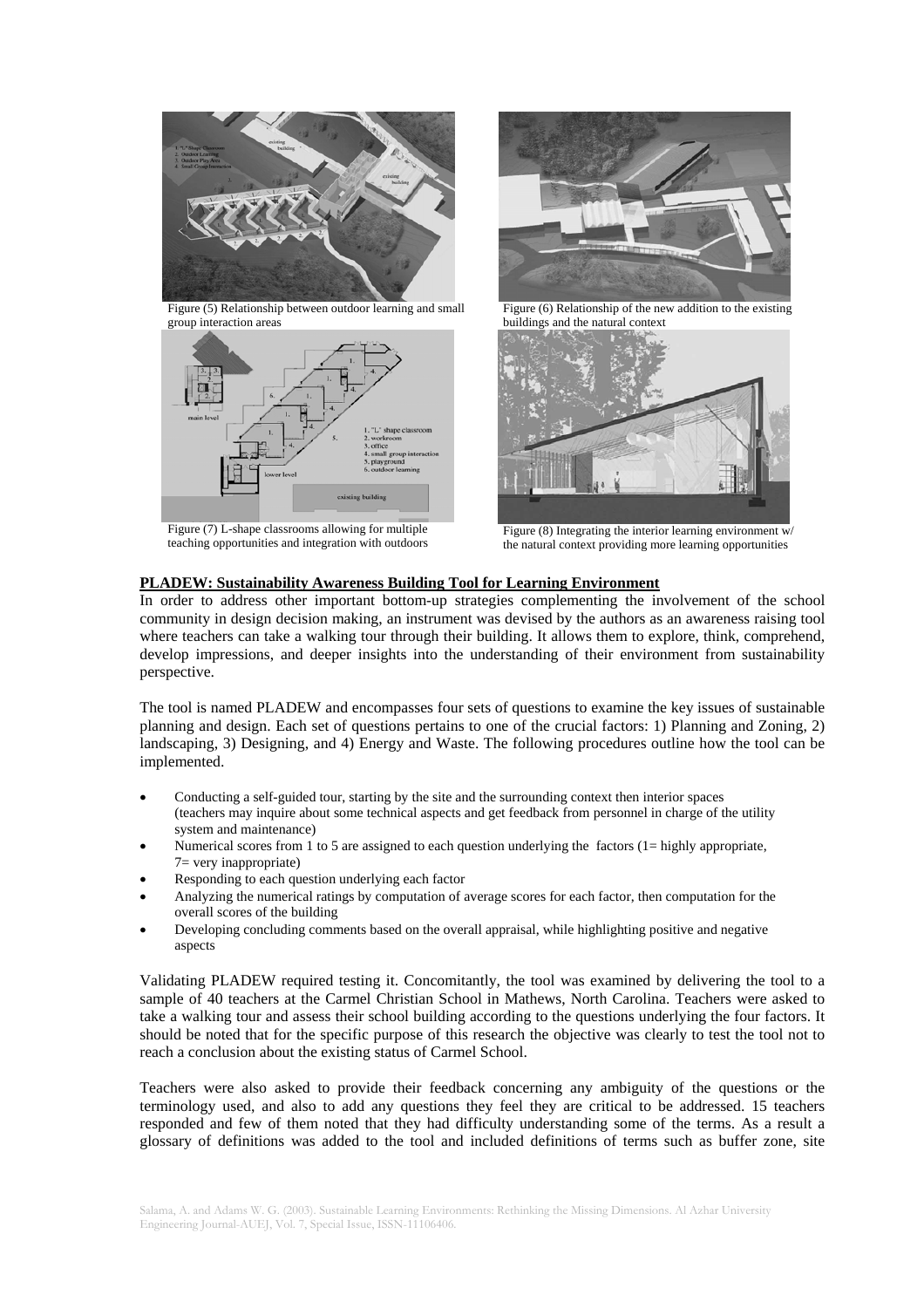topography, gray water system, building shell …etc. The following sheet illustrates the four factors and the underlying questions.

| Factor 1: PLANNING AND ZONING                                                                                                                            | Score | <b>Factor 2: LANDSCAPING</b>                                                                                                                       | Score |
|----------------------------------------------------------------------------------------------------------------------------------------------------------|-------|----------------------------------------------------------------------------------------------------------------------------------------------------|-------|
| Highly Appropriate 12345 Very Inappropriate                                                                                                              |       | Highly Appropriate 12345 Very Inappropriate                                                                                                        |       |
| 1. How does the building suit the most appropriate use of the                                                                                            |       | 1. How effectively are the site features kept? (consider leveling,                                                                                 |       |
| surrounding area?                                                                                                                                        |       | excavations, and land filling).                                                                                                                    |       |
| 2. How does the building encourage teachers, students, and visitors                                                                                      |       | 2. Does the landscape design integrate the site with the                                                                                           |       |
| to respect the surrounding natural environment?                                                                                                          |       | surrounding environment? (is the site surrounded by fences, if so,                                                                                 |       |
| 3. How does the building encourage fostering and enhancing<br>environmental education and awareness?                                                     |       | consider the materials used for fence treatments).<br>3. How effectively does the design of landscape items avoid the                              |       |
| 4. How does the project alter or change the site topography?                                                                                             |       | use of synthetic materials? (consider the materials used for walkways, and                                                                         |       |
| 5. How does the orientation of the building and its components fit                                                                                       |       | the asphalt pavements of the parking area)                                                                                                         |       |
| well with the orientation of the site and the climatic constraints?                                                                                      |       | 4. Does the project introduce soft-scape elements (natural plants                                                                                  |       |
| (consider the sun path and north-south orientation, day lighting).<br><b>6.</b> Is there a buffer zone around the site, and if so, is it suitable for    |       | and shrubs)? If so, how effective? (consider their harmony with the<br>existing natural environment, and correspondence to climatic conditions).   |       |
| protecting any surrounding significant natural features?                                                                                                 |       | 5. How effectively is the site furniture items (seats, pergolas,                                                                                   |       |
| 7. Does the access to the site fit well with the existing natural                                                                                        |       | garbage boxes) installed in and distributed within the site? (consider                                                                             |       |
| landscape?                                                                                                                                               |       | their location, materials, and manufacturing).                                                                                                     |       |
| 8. Do the pedestrian paths and their angles of vision correspond to<br>the natural scenes (if any) around the site?                                      |       | <b>6.</b> How well are the routes around and within the site marked? Are<br>the markings clear and easily understood? (consider directional signs, |       |
| 9. Are the entry points sufficient, easily accessible, and suitable for                                                                                  |       | their location, content, and material).                                                                                                            |       |
| building size, no. of students and teachers, site area, and                                                                                              |       | 7. Are there any signs for environmental education purposes? If                                                                                    |       |
| dimensions?                                                                                                                                              |       | so, how effectively they convey messages about appropriate                                                                                         |       |
| 10. Are the entry points appropriate for minimizing any negative                                                                                         |       | behavior?                                                                                                                                          |       |
| impacts on the surrounding natural environment?<br>11. Are the motorways around the site suitable for and respecting                                     |       | 8. Are the pedestrian paths and other hard-scape elements made<br>of natural or recycled materials?                                                |       |
| the surrounding environment; natural and built? (consider width of                                                                                       |       | 9. Does the site have a re-used water system (gray water)? If so,                                                                                  |       |
| motorways and speed limits, safety aspects,etc.,).                                                                                                       |       | How effective? (consider capturing rain water and re-using it for plants, or                                                                       |       |
| 12. How does the project introduce any damaging, polluting, or                                                                                           |       | any other purposes)                                                                                                                                |       |
| waste generating activities?                                                                                                                             |       | 10. How effectively does the project introduce native plants that                                                                                  |       |
|                                                                                                                                                          |       | require least amount of watering?                                                                                                                  |       |
| Average $=$ Sum of Scores/12                                                                                                                             |       | $Average = Sum of Scores/10$                                                                                                                       |       |
| <b>Factor 1: DESIGNING</b>                                                                                                                               | Score | <b>Factor 1: ENERGY AND WASTE</b>                                                                                                                  | Score |
| Highly Appropriate 12345 Very Inappropriate                                                                                                              |       | Highly Appropriate 12345 Very Inappropriate                                                                                                        |       |
| 1. How effectively does the architectural program consider the                                                                                           |       | 1. Was the building designed in a manner that saves energy                                                                                         |       |
| appropriate activities and space requirements and standards                                                                                              |       | embodied during the construction process? (consider the materials                                                                                  |       |
| required for accommodating these activities? (consider the nature of the                                                                                 |       | used in the building, Are they locally produced, if not, from where they were                                                                      |       |
| curriculum and students and teachers' needs, classroom shapes, integrating<br>indoor learning and outdoor activitiesetc.)                                |       | transported).<br>2. Does the design consider the use of photovoltaic system to                                                                     |       |
| 2. Is the architectural form designed in harmony with the natural                                                                                        |       | generate electricity as primary, secondary, or integrated with the                                                                                 |       |
| landscape and the surrounding physical setting?                                                                                                          |       | regular power source? (Photovoltaic systems are units that utilize the                                                                             |       |
| 3. Does the design of outdoor elements allow for interaction of                                                                                          |       | renewable energy (sun radiation) in lighting or in other electrical and                                                                            |       |
| students and teachers with nature (consider roof garden design, terraces,                                                                                |       | mechanical systems in the building).                                                                                                               |       |
| and verandahs, semi-covered outdoor areas).<br>4. How effectively does the design provide visually appealing                                             |       | 3. To what extent does the design of the building shell avoid<br>exposing the exterior walls to direct heat gain (consider north-south             |       |
| interior environment? (consider classroom paintings, expression of                                                                                       |       | orientation, wall thickness, wall material, and insulation).                                                                                       |       |
| materials, interior plantations, and day lighting).                                                                                                      |       | 4. Is modern technology employed for energy and water savings?                                                                                     |       |
| 5. How effectively does the interior design consider aspects                                                                                             |       | (consider the use of light sensors, solar tanks, and taps that work                                                                                |       |
| associated with human comfort? (consider the degree of natural lighting in<br>classrooms, the design of teachers' work areas, students absenteeismetc.). |       | automatically).<br>5. To what extent does the design of the building avoid high-                                                                   |       |
| <b>6.</b> How effectively does the design of the building allow for                                                                                      |       | energy consumption and the use of hazardous materials?                                                                                             |       |
| achieving acoustical quality and hearing privacy? (consider noise around                                                                                 |       | 6. Is waste recycling system working well? (consider drainage system,                                                                              |       |
| classrooms, separation between learning and recreational activitiesetc).                                                                                 |       | and separation of waste, paper, glass, aluminum cans, cardboardetc., ).                                                                            |       |
| 7. How effectively does the design of the building consider aspects<br>that pertain to indoor air quality? (consider naturally ventilated areas vs.      |       | 7. How effectively is the water recycled via different uses in the<br>operation process? (consider water source, recycling process, and the use of |       |
| artificially ventilated areas where AC is used)                                                                                                          |       | gray water for irrigation).                                                                                                                        |       |
| 8. How does the design of the building employ ecological design                                                                                          |       |                                                                                                                                                    |       |
| techniques? (consider orientation and aspects that pertain to solar energy,                                                                              |       |                                                                                                                                                    |       |
| natural ventilation, lattices and shades on windows, natural lighting).                                                                                  |       |                                                                                                                                                    |       |
| 9. How does the design of the building allow for maximum natural<br>lighting for interior space? (consider this only in classrooms)                      |       |                                                                                                                                                    |       |
| 10. Are the building components placed apart (but integrated) so as                                                                                      |       |                                                                                                                                                    |       |
| to allow for natural growth of vegetation and wild life movement?                                                                                        |       |                                                                                                                                                    |       |
| 11. How does the capacity of the building correspond to site                                                                                             |       |                                                                                                                                                    |       |
| features and the surrounding natural context? (consider built up area,<br>density, number of students, teachers and cars).                               |       |                                                                                                                                                    |       |
| 12. Does the design allow for the ease of maintenance, cleaning,                                                                                         |       |                                                                                                                                                    |       |
| and repairing? If so, how effective?                                                                                                                     |       |                                                                                                                                                    |       |
|                                                                                                                                                          |       |                                                                                                                                                    |       |
|                                                                                                                                                          |       |                                                                                                                                                    |       |
|                                                                                                                                                          |       |                                                                                                                                                    |       |
| Average = Sum of Scores/12                                                                                                                               |       | Average - Sum of Scores/7                                                                                                                          |       |

Salama, A. and Adams W. G. (2003). Sustainable Learning Environments: Rethinking the Missing Dimensions. Al Azhar University Engineering Journal-AUEJ, Vol. 7, Special Issue, ISSN-11106406.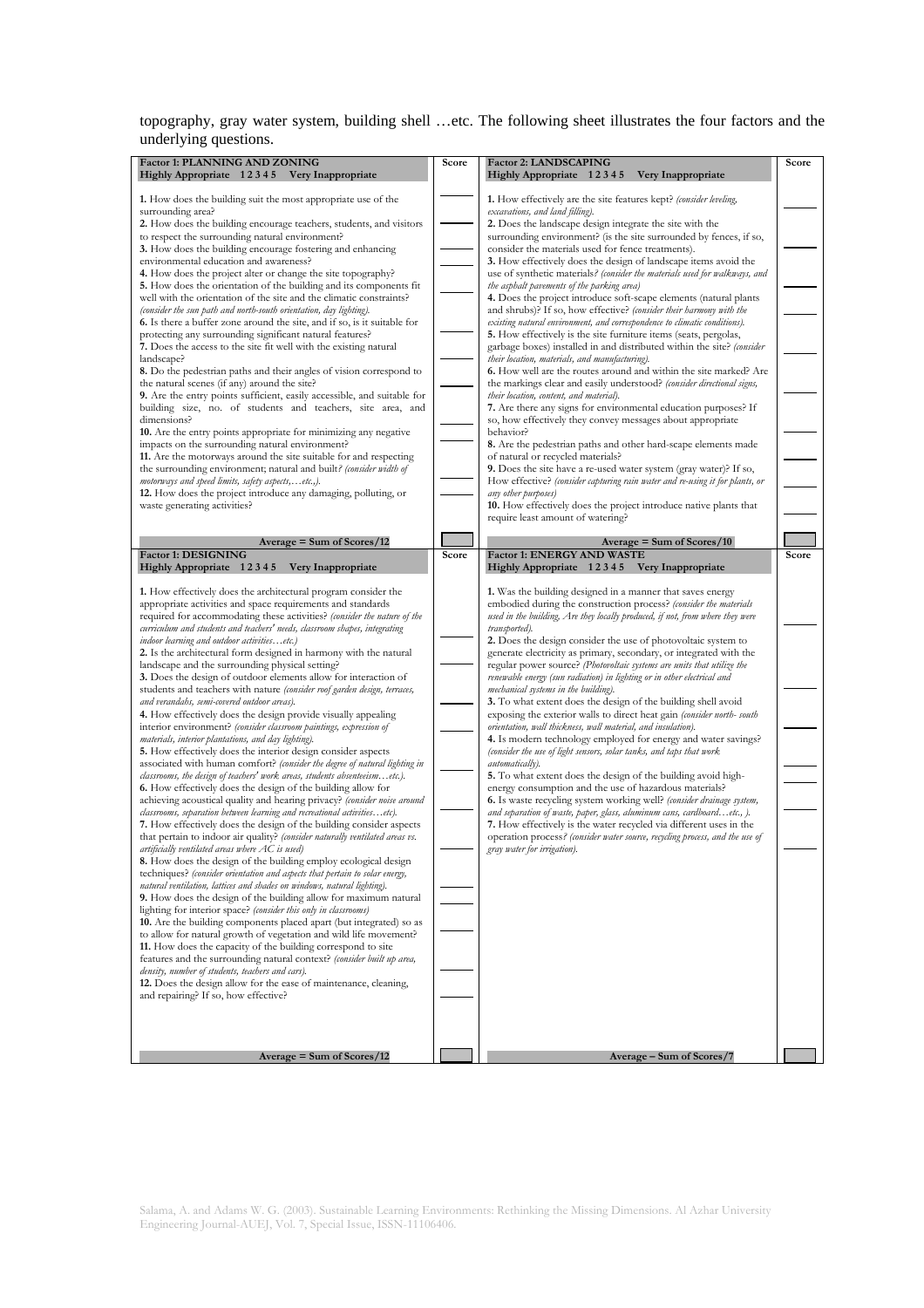# **THE VOICE OF THE AUTHORS: PROLOGUE FOR THE FUTURE OF LEARNING ENVIRONMENTS**

This paper has provided a comprehensive understanding for addressing sustainability in the design of learning environments. Realizing the dramatic negative impact of how the public values efforts of the professional community the paper analyzed the dilemma associated with the definition of sustainability. The paper argued for need for integrating top-down and bottom-up strategies when addressing sustainability.

The results of the preliminary content analysis of five school specific documents that discuss sustainable learning environments reveal three crucial aspects, characterized by placing emphasis on the product at the expense of the process, and not addressing both the complexity of the educational process, and the teachers and students behaviors and needs. In response, an alternative approach for addressing the missing dimensions is envisioned by introducing collaborative decision making and awareness raising as factors critical to the creation of successful sustainable learning environments. Two cases adopting the principles of this approach accentuate the need for integrating pedagogical objectives, children behaviors, and occupants' needs into other physical elements that enhance the educational process. PLADEW, a sustainability awareness building tool for learning environments is envisaged acting as a bottom-up strategy that complements the participatory design process.

The arguments and cases presented in this paper corroborate that an alternative architect role is emerging, replacing other conventional roles. This role goes beyond adopting prescriptive measures for addressing sustainability, and goes beyond superficiality in addressing teachers and children needs and wants. The role is envisaged to provide a bottom-up, participatory, educational, enlightening, and exploratory process. The authors assert that only by addressing the missing dimensions of sustainability responsible learning environments can be created and creative teaching/learning process can be fostered and enhanced.

# **REFERENCES**

- ACE, Architects Council of Europe (1999). **A Green Vitruvius: Principles and Practices of Sustainable Architectural Design**. UK, London: James and James
- Adams, G. (2002). **Toward the Development of Sustainable Architecture for Minnesota State Buildings**. Unpublished Presentation to the Committee on the Sustainability. Minnesota Department of Administration.
- Black, C.A. (1993). Supporting Children's Privacy Needs in Early Childhood Settings. **Young Children**. Vol. (49). No. 1
- Brody, G. H. (1975). The Effect of Modeling and Classroom Organization on the Personal Space of Third and Fourth Grade Children. **American Educational Research Journal**. Vol (12). No (2)
- Burgess, J. W. et al. (1989). Effects of Preschool Environments on Non-Verbal Social Behavior. **Journal of Child Psychology and Psychiatry**. Vol (30). No (1)
- CEEDS, Center for Environment, Education and Design (2000). http://ceeds.caup.washington.edu Davies, J. et al (Eds.) (1994). **Sustainable Urban Projects: Principles of Implementation**. Torino, Italy: European Academy for the Urban Environment
- Duke, D. L. (1998). **Challenges of Designing the Next Generation of America's Schools**. Phi Delta Kappa
- ECE, Economic Commission for Europe (1996). **Guidelines on Sustainable Human Settlements Planning and Management**. New York/Geneva: United Nations Publications
- Hayduke, L. (1983). Personal Space: Where We Now Stand. **Psychological Bulletin**. Vol (94). No (2)
- Lackney, J. (1999**). The Relationship between Environmental Quality of School Facilities and Students Performance**. Congressional Briefing Report to the U.S. House of Representatives. Washington
- Lyle, J. T. (1985). **Design for Human Ecosystems**. New York: Van Nostrand Reinhold
- Lyle, J. T. (1993). **Regenerative Design for Sustainable Development**. New York: John
- Wiley and Sons
- McAfee, J. K. (1987). Classroom Density and the Aggressive Behavior of Children. **Education and Treatment of Children**. Vol (10). No. (2)
- Meek, A. (Ed.) (1995). **Designing Places for Learning**. Alexandria, VA: Association for Supervision and Curriculum Development.
- Ohrenshall, M. (1999). **Better Learning in Better Buildings: Sustainable Design of School Facilities**. Pacific Northwest Energy Conservation and Renewable Energy Newsletter. http://www.newsdata.com/enernet/conweb/conweb43.html#cw43-4.
- Pirage, D. (Ed.) (1994). Sustainability as an Evolving Process. **Futures**. Vol. (26)